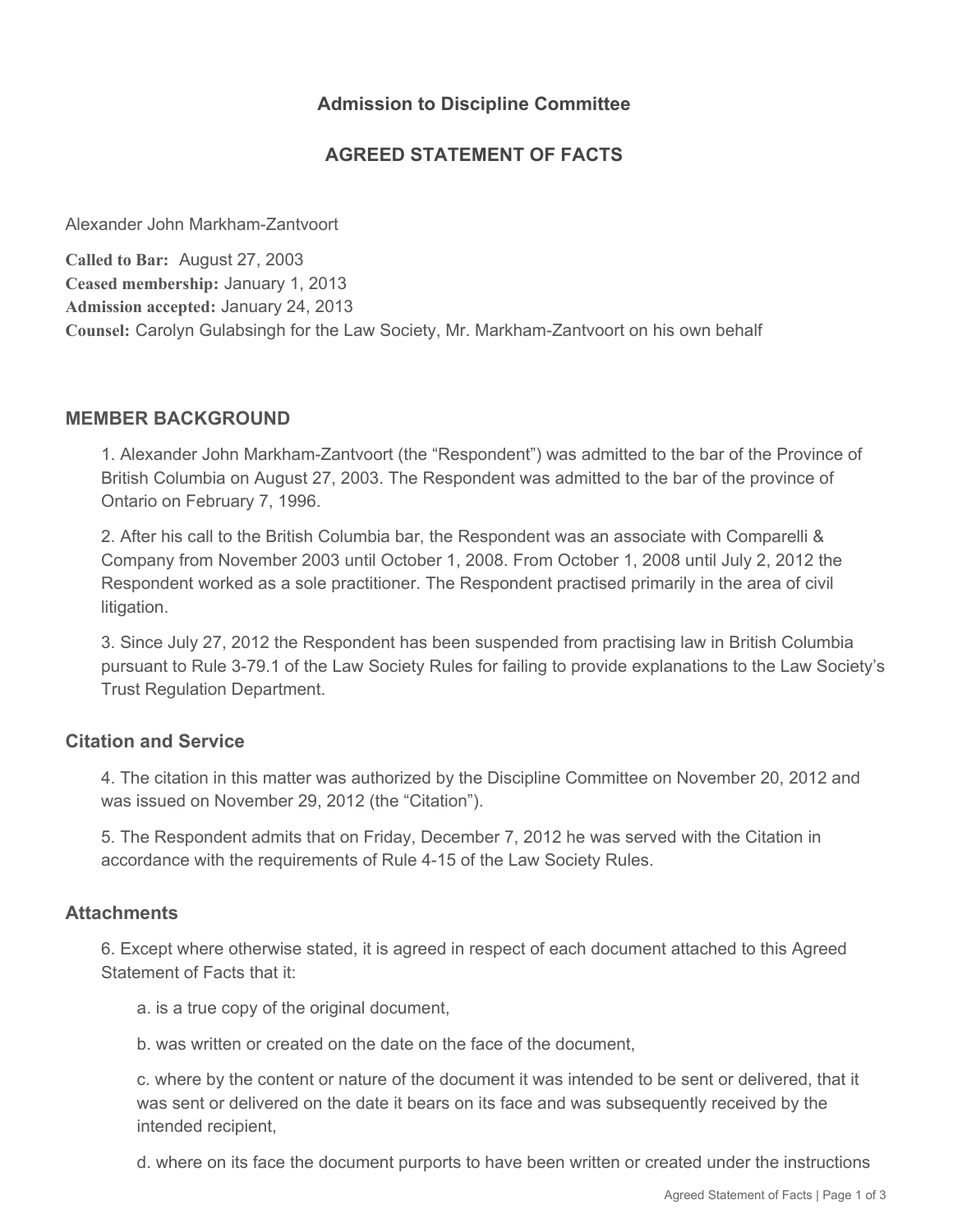of the person who signed it or where on its face the document's creation was authorized by the person who signed it, that it was so written, created or authorized,

e. where the document purports on its face to have been received on a particular date or time, that it was so received, and

f. is admitted into evidence for the proof of the truth of the matters recorded in it.

### **Background Facts**

7. On March 1 and 2, 2012, the Respondent's practice was subjected to a Compliance Audit under Rule 3-79 (the "Compliance Audit").

8. After the Compliance Audit was completed, the Law Society's Trust Regulation Department wrote to the Respondent about concerns that arose during the Compliance Audit, and sought to have the Respondent reply to the concerns raised. The Trust Regulation Department wrote letters to the Respondent dated May 2, 2012, June 4, 2012 and June 26, 2012. The Respondent did not reply to any of these letters.

9. On July 27, 2012, the Respondent was suspended from practice for failing to provide explanations to the Trust Regulation Department.

10. On August 15, 2012, Keiron Grady, a lawyer employed by the Law Society in the Professional Conduct Department, wrote to the Respondent on behalf of the Law Society and asked him to address the issues identified in the correspondence to him from the Trust Regulation Department and to explain why he failed to respond to communications from the Trust Regulation Department.

11. On September 7, 2012, the Respondent wrote to the Law Society by email in response to Mr. Grady's August 15, 2012 letter. In his email, the Respondent said:

I am writing in response to your correspondence dated August 15, 2012. As you may not be aware, my practice has been under the custodianship of the Law Society since July of this year. Mr. Trevor Kaatz is the specific lawyer who has custody of my practice.

As a consequence of speaking with the Law Society's custodianship depart, and specifically Mr. Kaatz, I was led to understand that it would be inappropriate for me to respond to your correspondence, as my practice is under custodianship. I was informed by Mr. Kaatz that it would be the custodianship department that would be responding to the issues raised in your correspondence. To that end, I am copying Mr. Kaatz with this email, and will be providing him with a copy of the correspondence I received from you. Trusting the foregoing is satisfactory.

The Respondent's email dated September 7, 2012 is admitted as proof of the statements made by the Respondent, and not for proof of the truth of the statements made in it.

12. On September 17, 2012, Mr. Grady wrote to the Respondent and explained he must have misunderstood what he was told by Mr. Kaatz. In the letter, he also told the Respondent he was obligated to respond to the Law Society's letter dated August 15, 2012. The September 17, 2012 letter from the Law Society to the Respondent was delivered to the Respondent by email and by Canada Post.

13. On October 1, 2012, Mr. Grady wrote to the Respondent and requested a response to the Law Society's September 17, 2012 letter by October 15, 2012. This letter was delivered to the Respondent by email and Canada Post.